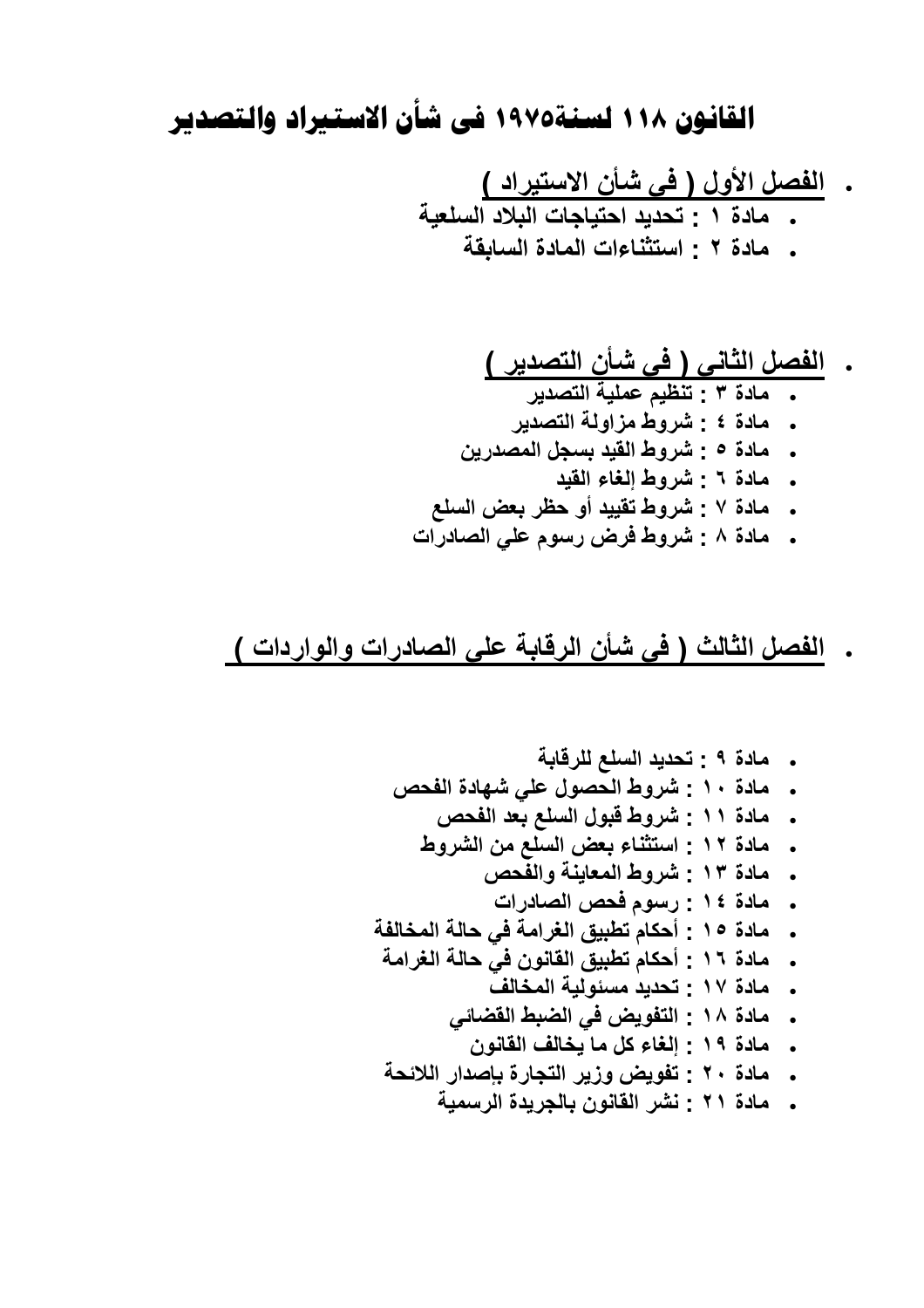# قانون رقم ١١٨ لسنة ١٩٧٥ في شأن الاستيراد والتصدير عدد الجريدة الرسمية رقم ٣٩ في ١٩٧٥/٩/٢٥

باسم الشعب رئيس الجمهورية قرر مجلس الشعب القانون الآتى نصه ، وقد أصدرناه .

## الفصل الأول في شأن الاستيراد

#### مادة ١

يكون استيراد احتياجات البلاد السلعية عن طريق القطاعين العام و الخاص وذلك وفق أحكام الخطة العامـة للدولة \* و في حدود الموازنة النقدية السارية . وللأفراد حق استيراد احتياجاتهم للاستعمال الشخصى أو الخاص من مواردهم الخاصـة وذلك مباشـرة أو عن طريق الغير . ويصدر وزير التجارة قرار بتحديد الإجراءات أو القواعد التي تنظم عمليات الاستيراد ولوزير التجارة أن يقصر الاستيراد من بلاد الاتفاقيات وكذا استيراد بعض السلع الأساسية على القطاع العام .

### مادة ٢

لا تسـر ي أحكام هذا الفصل علـي الـسلـع التـي يتقرر إعفاؤهـا مـن أحكامـه بمقتضـي قـوانين أو معاهدات أو اتفاقيـــــــات دوليـــــــــــة وتكـــــــون جمهوريــــــــــة مـــــــصر العربيــــــــة أحـــــــد الأطــــــــراف فيهـــــــا. \* بمقتضى المادة ٧ من القانون رقم ٢٠٣ لسنة ١٩٩١ بإصدار قانون قطاع الأعمال العام تم إلغاء عبارة (وفى حدود الموازن النقدية السارية) الواردة فى الفقرة الأولى من المادة رقّم ( ١ ).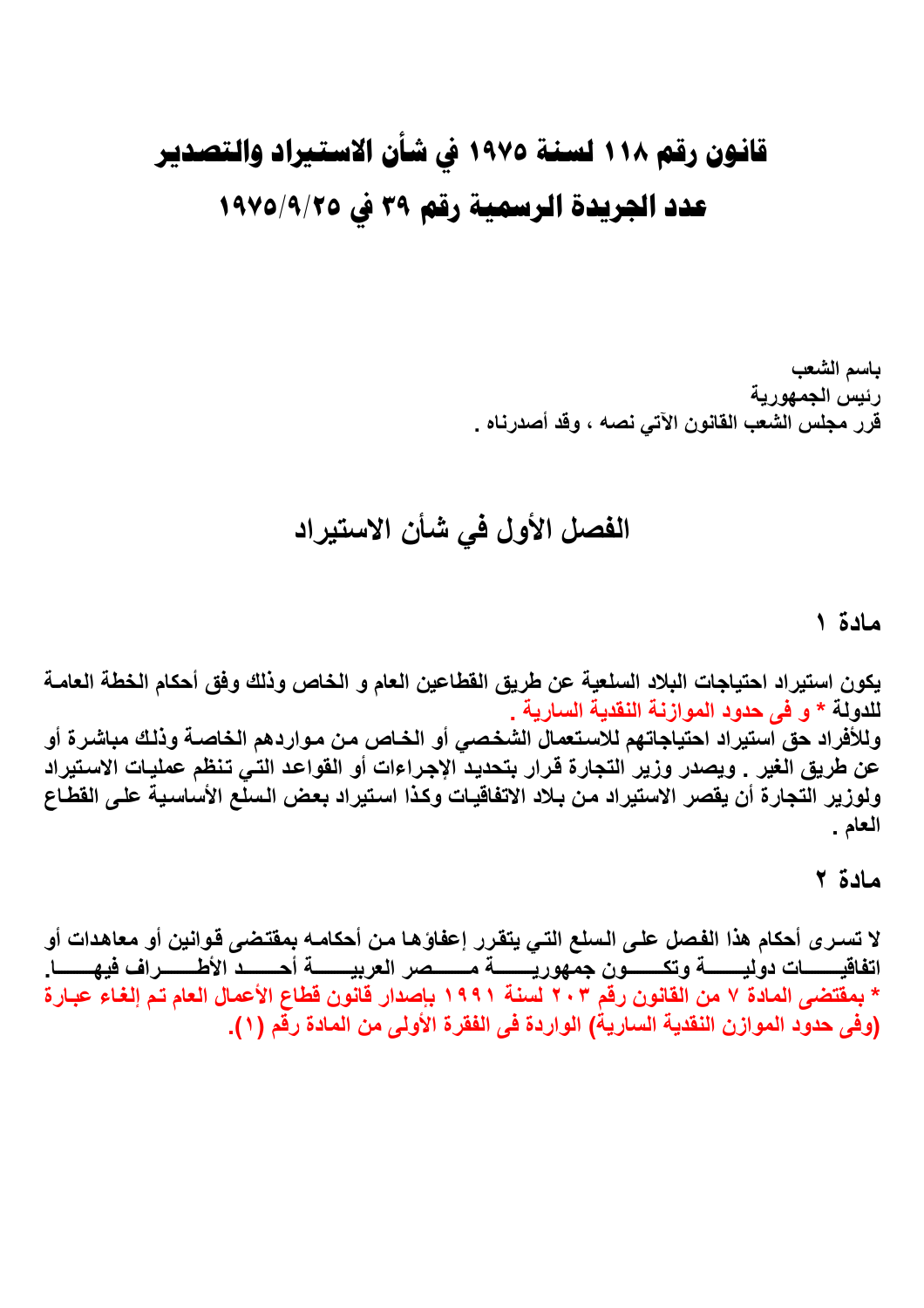# الفصل الثاني في شأن التصدير

مادة ٣

يصدر وزير التجارة قرارا بتنظيم عمليات التصدير سواء من الإنتاج المحلى أو ممـا سبق استيراده ، وإصدار شهادات المنشأ والإجراءات الواجب إتباعها في هذا الشأن . ولـوزير التجـارة أن يقصر التصدير إلى بلاد الاتفاقيات وكذا تصدير بعض السلع الأساسية على القطاع العام .

مادة ٤

لا يجوز مزاولة التصدير إلا لمن يكون اسمه مقيدا في السجل المعد لذلك بوزارة التجارة ويشترط فيمن يقيد اسمه في السجل المشار إليه أن يكون من إحدى الفنات الآتية :-

١ ـ شركات المساهمة المتمتعة بجنسية جمهورية مصر العربية والتي يوجد مركزها الرئيسي فيها ٢ . المؤسسات العامة والجمعيات التعاونية واتحاداتها. ٣. الأفراد والشركات الذين تتوافر فيهم الشروط التي يصدر بها قرار من وزير التجارة ويستثنى من القيد في سجل المصدرين كل من يقوم بتصدير سلع للاستعمال الشخصي .

مادة ه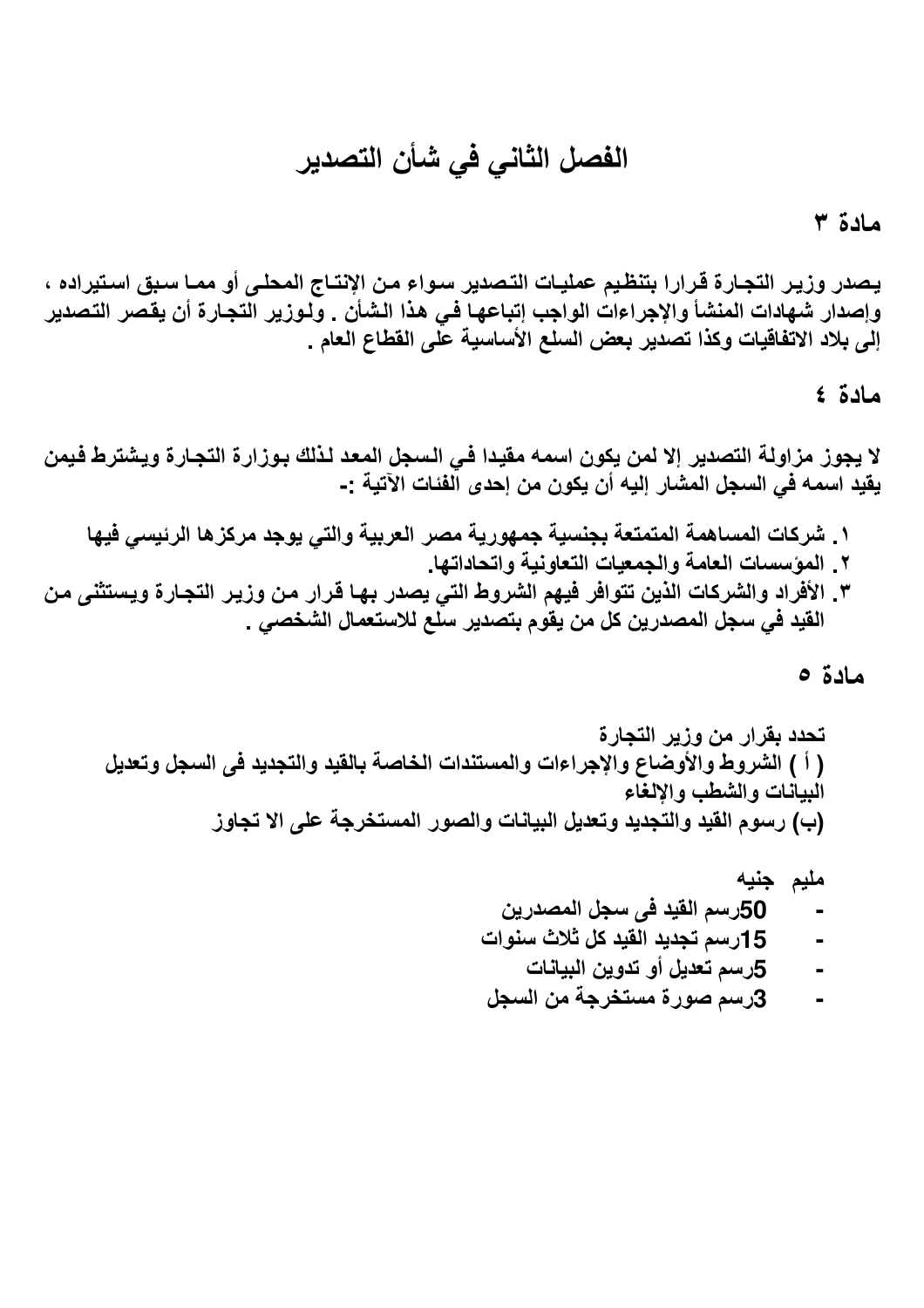#### مادة ٦

يلـغي قيد المصدر بقرار مسبب إذا خـالف أحكـام هذا القـانون والقرارات المنفذة أو فقد شـرطا مـن الشروط الواجب توافرها للقيد في سجل المصدرين. ويجوز لوزير التجارة في حالة مخالفة المصدر أحكام هذا القانون أو القرارات المنفذة له الاكتفاء بإنذاره أو إيقافـه عن العمـل لمـدة لا تتجـاوز سـنـة واحدة . ولا يجوز النظر في طلب إعادة القيد لمن ألغي قيده إلا بعد ثلاث سنوات من تـاريخ صـدوره قرار الإلغاء. ولا يصدر قرار الإلغاء أو الإيقاف إلا بعد إعلان المصدر بخطـاب موصـى عليـه مصحوب بعلم الوصول ليقدم وجهة دفاعه كتابة خلال خمسة عشر يوما من تاريخ وصول الاعلان.

مادة ٧

يجوز بقرار من وزير التجارة حظر أو تقييد تصدير بعض السلع من جمهوريـة مصر العربيـة الـي الخارج ويكون تصدير تلك السلع طبقا للشروط والأوضاع التى يقررها وزير التجارة

مادة ٨

يجوز فرض رسم على بعض الصادرات بما لا يجاوز. ١٠٠% من قيمتها وبمـا يسمح بتحقيق ربـح مناسب للمصدر ولا يسرى الرسم وزيارته على تراخيص التصدير التى سبق منحها قبل تقريره وتحدد بقرار من وزير التجارة السلع التي يسرى عليها هذا الرسم ومقدار وكيفية تحصيله وحالات رده والإعفاء منــه كليـا أو جزئيـا . ويجـوز بقرار مـن وزيـر التجـارة أو مـن يفوضـه إلـزام المـصدر بتقديم ضمان لتنفيذ عمليات التصدير على ان يشمل القرار بيانا بنوع الضمان وميعاد رده والحالات التي يجوز فيها مصادرته.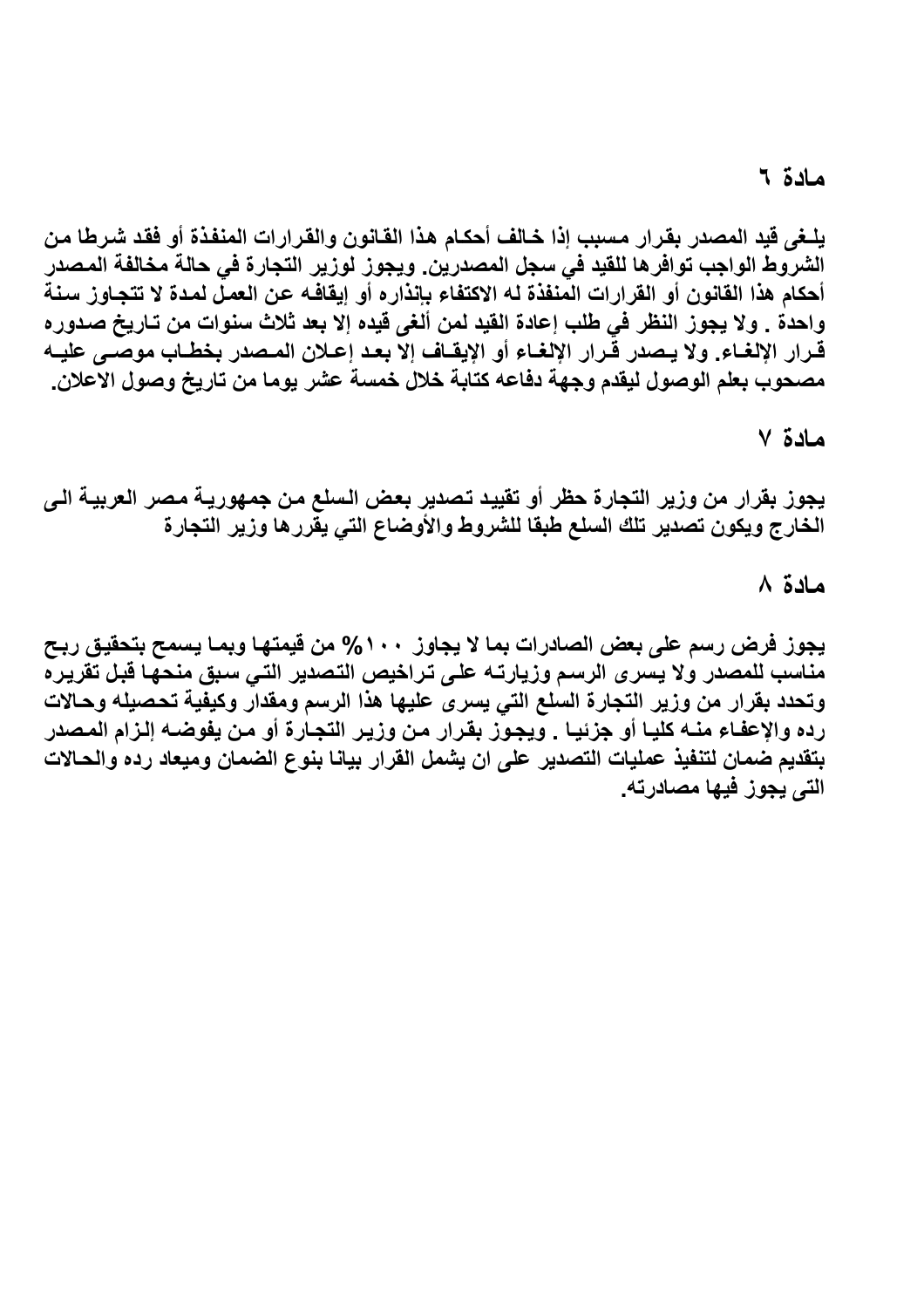# الفصل الثالث في شأن الرقابة علي الصادرات والواردات

مادة ۹

تخضع السلع التي يحددها وزير التجارة للرقابة النوعية علي الصادرات والواردات .

مادة ١٠

لا يجوز تصدير السلع الخاضعة للرقابة قبل الحصول على شهادة فحص باستيفائها الشروط والمواصفات التي تصدر بتحديدها قرار من وزير التجارة بعد الاتفاق مع الجهات المختصة. ويجب تصدير السلع خلال المدة المحددة في الشهادة المذكورة فإن انقضت دون تصدير وجب الحصول على شهادة جديدة.

مادة ١١

لا يجوز استيراد السلع الخاضعة للرقابـة النوعيـة علـى الـواردات إلا إذا تـم فحصـها للتأكد مـن مطابقتهـا للشـروط والمواصفات التى يصدر بتجديدها قرار من وزير التجارة أو كانت مصحوبة بشهادة أو مراجعة معتمدة من السلطات المصرية تثبت توافر تلك الشروط والمواصفات.

### مادة ١٢

يجوز لوزير التجارة أو من يفوضه بناء على طلب من الوزير المختص باستيفاء بعض الرسائل الصادرة أو الواردة من الشروط والمواصفات المنصوص عليها في المادتين ٩،١٠ بحسب الأحوال .

مادة ١٣

تحدد بقــرار من وزير التجارة إجراءات معاينة الرسائل التجارة وفحصها وأخطـار صـاحب الشأن بالنتيجـة والأوضـاع الخاصـة بـالتنظيم مـن نتيجـة الفحص وكيفيـة البت فيـه والجهـات التـى تصدر شـهادات الفحص والمراجعة المنصوص عليها في المادتين ٩،١٠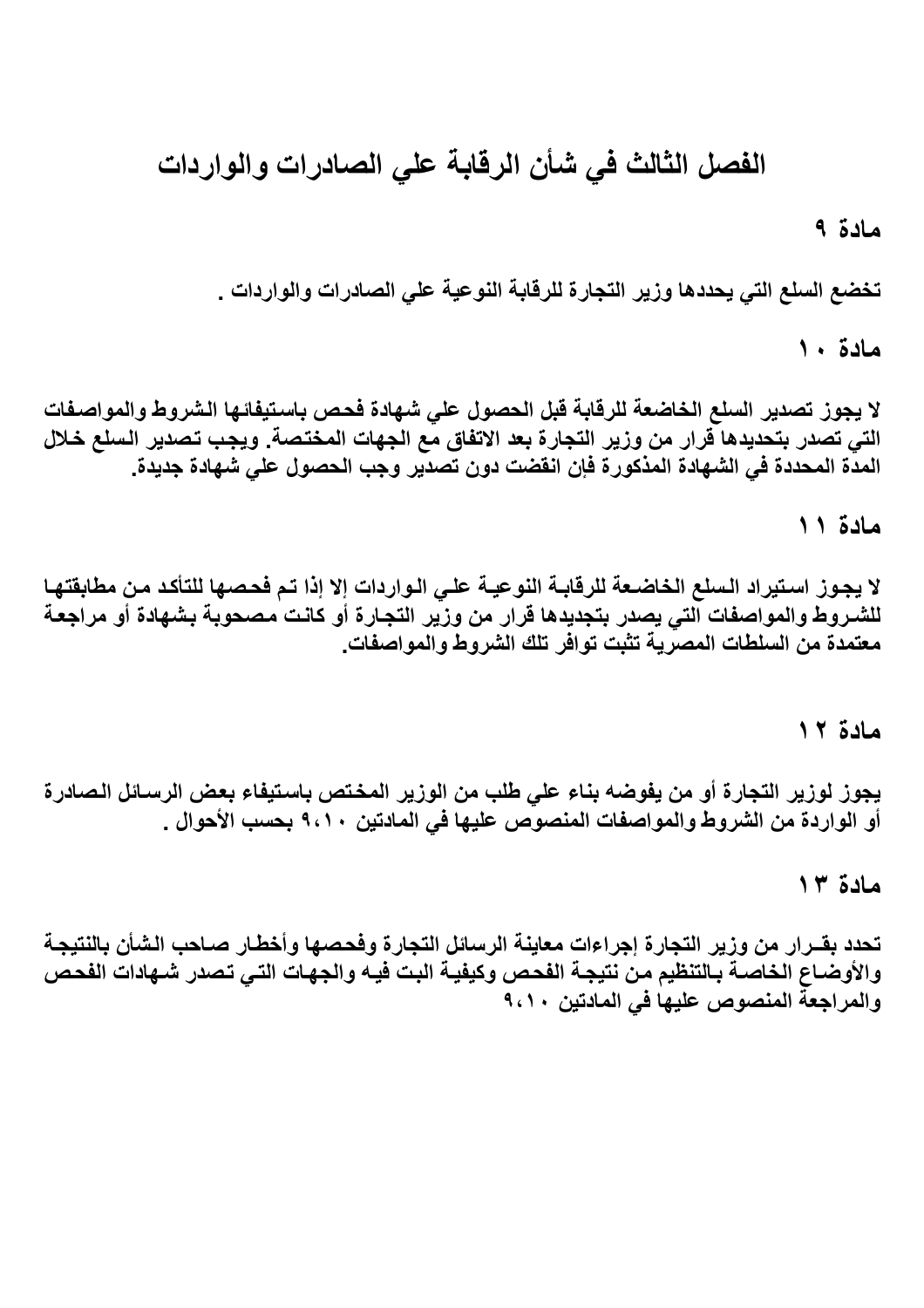مادة ١٤

تحدد بقرار من وزير التجارة رسوم فحص الصادرات والواردات بما لا يجاوز . مليم جنيه

عن فحص الرسالة وذلك عن كل عبوة أو كيلو جرام في الرسالة

- عن فحص الرسالة في غير مواعيد العمل الرسمية  $20.0$
- رسم استخراج شهادة نتيجة الفحص او المراجعة أو شـهادة المنشأ أو صـورة منـهـا أو بـدل  $1\quad 0.0$ <u>فاقد</u> .
- تأمين نقدى عند التظلم من نتيجة الفحص او المراجعة وطلب التحكيم ويرد فى حالـة قبـول  $50.0$ الرسالة بحالتها .

مادة ١٥

يعــاقب كل من يخالف أحكام المـادة (١) من هذا كالقانون أو القرارات المنفذة لـهـا بـغرامــة لا تقل عن مـائــة جنيـــه ولا تزيد عن ألف جنيه وتحكم المحكمة في جميع الأحوال بمصـادرة السلع موضوع الجريمة ولوزير التجـارة أو من يفـوضـه وقبل رفع الدعوى الجنائية الإفراج عن السلع التي تستورد بالمخالفـة لحكم المـادة (١) أو القــرارات المنفذة لـهـا علـي أســاس دفـع المخـالف تـعويـضـاً يعـادل قيمـة الـسلع المفـرج عنـهـا حسب تثمين مصلحة الجمارك يحصل لحساب وزارة التجارة . وللوزير أو من يفوضه بنـاء علـى طلب المستورد السماح بإعادة تصدير تلك السلع على أساس دفع تعويض يعادل ربع قيمتها حسب تثمين مصلحة الجمارك ويحصل لحساب وزارة التجارة . ولا يجوز رفع الدعوى الجنائية أو اتخاذ أي أجزاء في الجرائم المذكورة إلا بناء على طلب كتابي من وزير التجارة أو من يفوضه

مادة ١٦

مـع عدم الإخلال بأي عقوبة أشد نص عليها قانون العقوبـات أو أي قـانون أخر يعاقب بغـرامـة لا تقل عن مانَّة جنيه ولا تزيد عن ألف جنيه كل من : أ- خالف أحكـام هذا القانون عدا المـادة (١) منـه أو القرارات المنفذة له .ب ـوضع أو أعطى بيانات غير صحيحة عن الرسائل . ج ــ نشر أو تسببٍ يسوع قصد في نشر بيانات غير صحيحة داخل الجمهورية أو خارجها عن السلع المصدرة د ـــ قدم عمدا أو بسوع قصد بيانـات غير صحيحة سواء كانت هذه البيانات متعلقة بالقيد في سجل المصدرين أو بتجديد القيد في هذا السجل أو تعديل بياناته . ويجوز فضلا عما تقدم الحكم بغرامة تعادل قيمة السلع موضوع الجريمة .